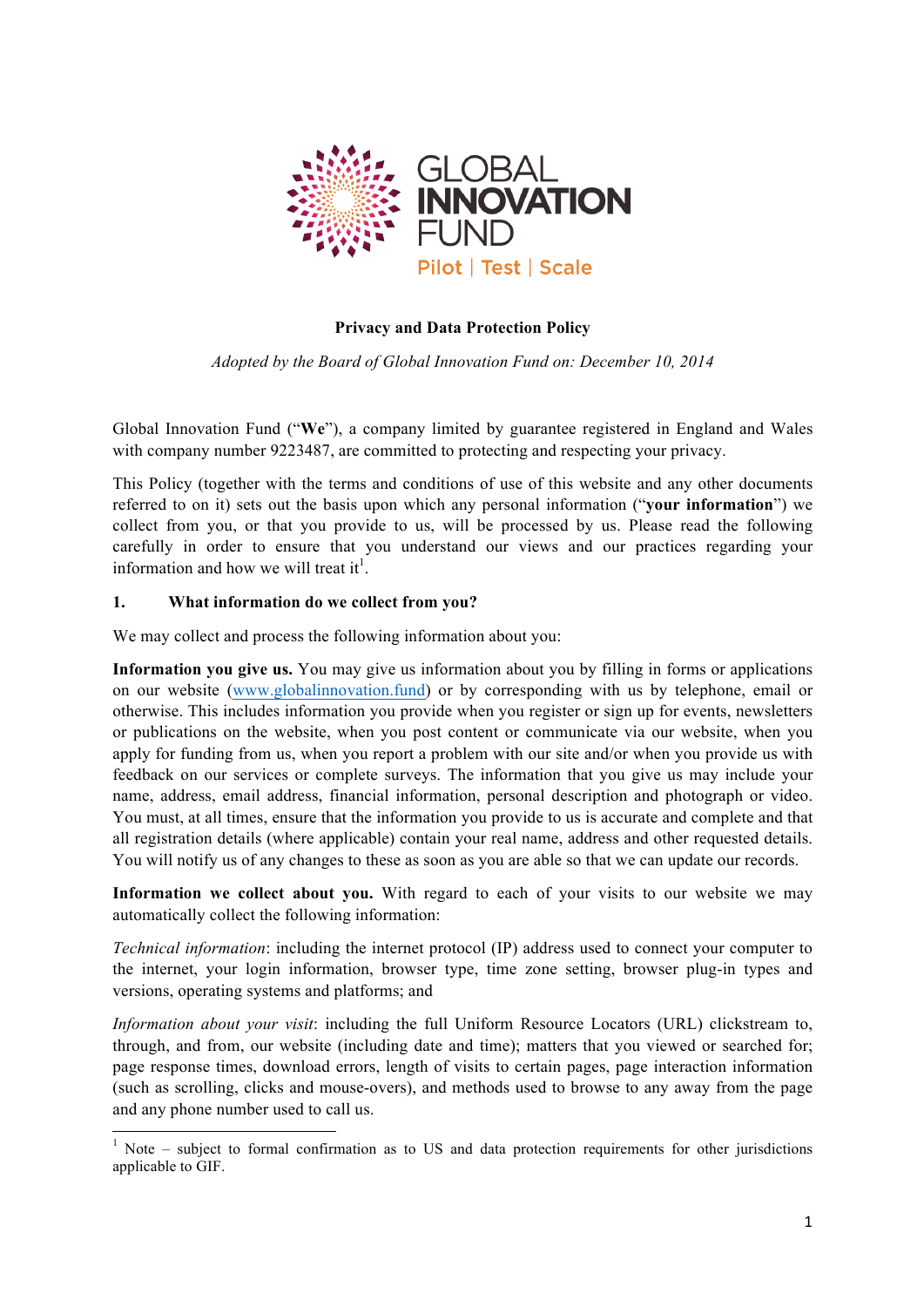**Information we receive from other sources.** We work closely with third parties (e.g. in particular in the context of identifying and undertaking reviews, due diligence and assessments in the context of any application for funding that you might make to us) and may receive information about you from them.

**Information provided to us in respect of an application that you make for funding.** If you apply for funding or for support from us then, as noted in the application process illustrated on our website, we will ask for information at various stages of the process in order to allow us to process and to review and assess your application and to decide whether or not to seek to enter into an agreement to make funding available to you.

# **2. Cookies**

Our website uses small files which are stored on your hard drive by our browser ("**cookies**") to distinguish you from other users of our website and to monitor your use of the website during the time that you access it. This helps us to provide you with a good experience as and when you visit our website and allows us to improve our website. Cookies do not give us access to your computer or to any information about you other than the information that you have chosen to share with us. For detailed information on the cookies we use and for the purposes for which we use them please see our cookie policy set out at http://www.globalinnovation.fund/cookies.

In using our website you consent to our use of cookies as described above and in the cookie policy but if you do not wish to accept cookies then you can disable them by adjusting the settings on your browser (although, having done so, you may not be able to access all, or part only, of our website).

### **3. What do we do with the information we collect?**

We will use information held about you:

- to enable us to process and to review and assess any application for funding you may make to us and to decide whether or not to seek to enter into an agreement to make funding available to you;
- to carry out our obligations arising from any contracts entered into between you and us and to provide you with the information and services your seek from us;
- to notify you about changes to our the services;
- to ensure that content from our website is presented in the most effective manner for you and for your computer;
- to administer our website for internal operations, including troubleshooting, data analysis, testing, research, statistical and survey purposes;
- to carry out analysis and research to improve our services, publications, events and activities more generally;
- as part of our efforts to prevent and detect fraud and abuse and to keep our website safe and secure;
- to make suggestions and recommendations to you, and to other users of the website, about services that may be of interest to you or them;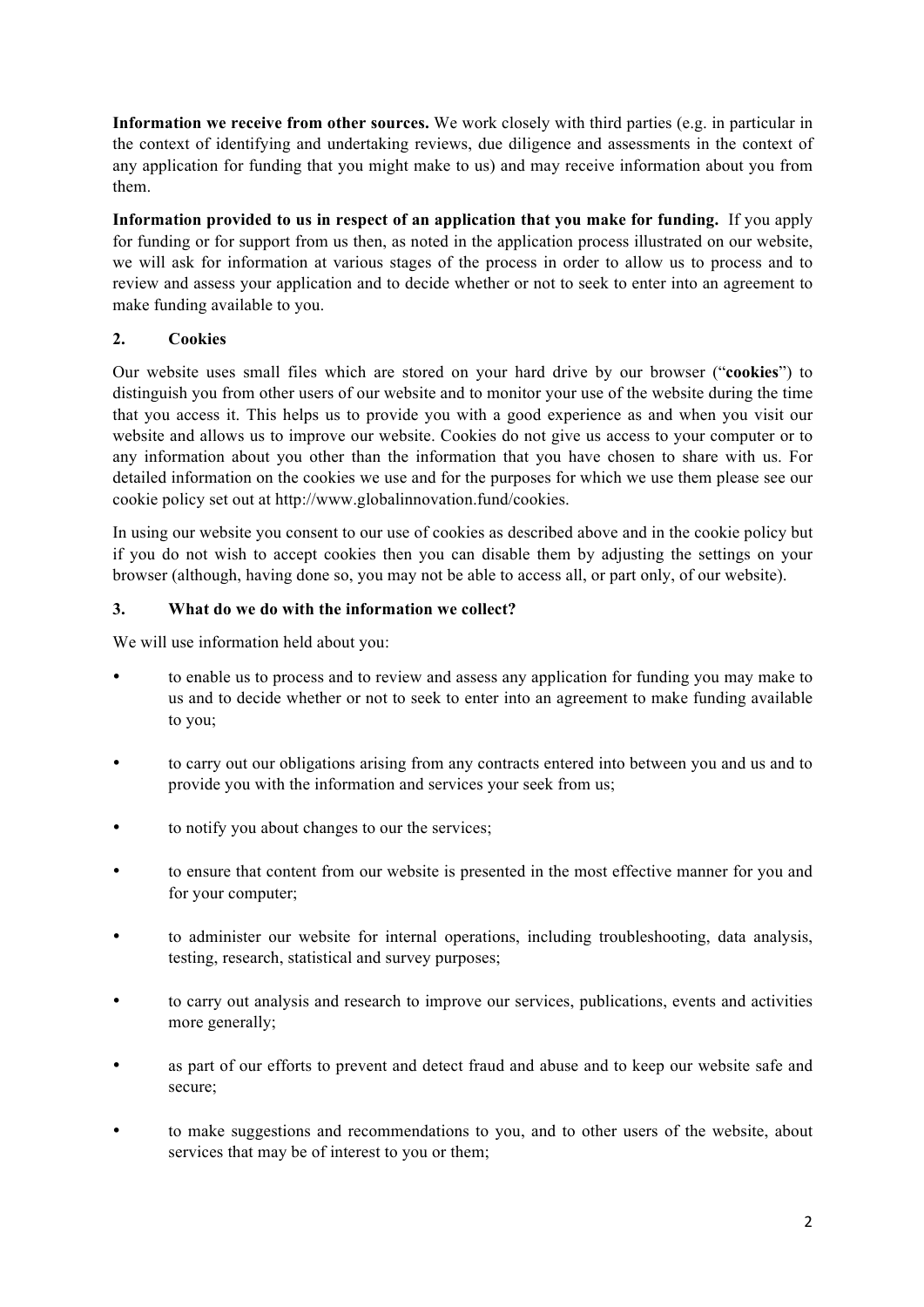- to provide you with information about the services we provide that are similar to those in respect of which you have already enquired about and/or submitted an application; and
- to provide you, or permit selected third parties to provide you, with information services we feel may interest you. If you have already enquired about and/or submitted an application, we will only contact you by electronic means (e-mail or SMS) with information about services similar to those which were the subject of your previous enquiry and/or application. If you have not previously enquired about and/or submitted an application, and where we permit selected third parties to use your data, we (or they) will contact you by electronic means only if you have consented to this. If you do not want us to use your data in this way, or to pass your details on to third parties for marketing purposes, you can check certain boxes on the forms or applications we use to collect your information. You can also exercise the right at any time by contacting us at  $\text{hello@global}$ innovation.fund.

### **4. To whom may we disclose your information?**

We may share your information with any member of our corporate group which means any subsidiaries we may have, any holding company and any subsidiaries of any such holding company each as defined in accordance with section 1159 of the UK Companies Act 2006 (as from time to time amended).

We may share your information with selected third parties including:

- business partners, reviewers, advisers, service providers and sub-contractors for the performance of any arrangement we enter into with them or with you (including, without limitation, in order to enable us to process and assess any application for funding that you may make to us and in order to enable us to organise events and to produce publications, newsletters and updates);
- analytics and search engine providers and engineers that assist us in the improvement and optimisation of our website;
- to the extent necessary in the event of a reorganisation and/or a restructuring of our business;
- if we are under a duty to disclose or share your information in order to comply with any legal obligation or in order to enforce or apply our terms of use of this website and other agreements or to protect the rights, property, or safety of Global Innovation Fund, our users, applicants and recipients or funding or others (note that this includes exchanging information with other companies and organisations for the purposes of fraud protection and credit risk reduction); and
- to the extent that you have checked the relevant boxes on the form or application we use to collect your information, such potential third party funders or other potential third party providers of support to you as we may, in our absolute discretion, consider to be appropriate.

We shall not, under any circumstances, sell your information to any person for any purpose.

Comments, blogs and other information that you may post on our website from time to time will be displayed publicly and to other users of, and visitors to, our website. We recommend that you take great care in disclosing information that may identify you or anyone else. We are not responsible for the protection or security of any information that you post in public areas.

### **5. Where will we process and store your information?**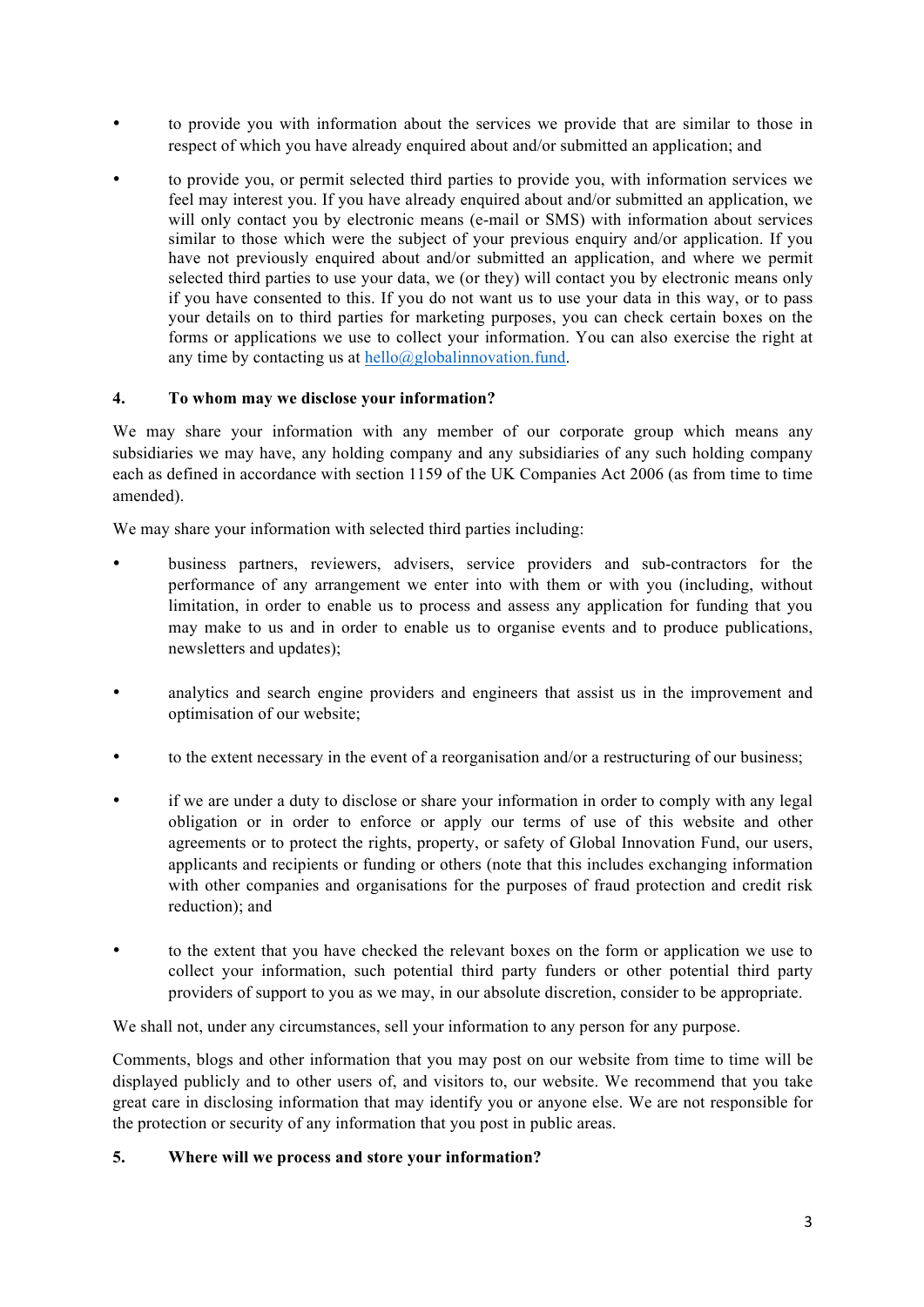The information that we collect from you may be transferred to, and stored at, a destination outside the European Economic Area ("**EEA**") and it may also be processed by staff operating outside the EEA who work for us or for a member of our corporate group or for any of our service providers or sub-contractors. Such staff may be engaged in a range of activities including the processing, review and assessment of any application that you may make to us for funding, the negotiation, conclusion and monitoring of funding instruments, the processing of payments and the provision of other services in respect of any of our activities.

By submitting your information to us you agree to this transfer, storing or processing.

## **6. Security notification**

Global Innovation Fund will take all steps reasonably necessary to ensure that your information is treated securely and in accordance with the provisions of this privacy and data protection policy.

Unfortunately, however, the transmission of information via the internet is not completely secure. Although we shall do our best to seek to ensure that we protect your information we cannot guarantee the security of your information transmitted to our website and, accordingly, any such transmission is at your own risk. Once we have received your information then we shall use strict procedures and security features in order to seek to prevent unauthorised access.

Where we have given you (or where you have chosen) a password which enables you to access certain parts of our website, you are responsible for keeping this password confidential and we ask you not to share any such password with anyone.

# **7. Your rights**

You have the right to ask us not to process your information for marketing purposes. We would inform you before collecting your information if we should ever intend to use your information for such purposes or if we intend to disclose your information to any third party for such purpose (provided that, for the avoidance of doubt, if you have previously enquired about and/or submitted an application then you consent to our sending you information relating to services similar to those which were the subject of your enquiry and/or application). You can exercise your right to prevent such processing by checking certain boxes on the forms or applications we use to collect your information. You can also exercise the right at any time by contacting us at hello@globalinnovation.fund.

Our website may, from time to time, contain links to and from the websites of our partners, affiliates, advisers, service providers and/or sub-contractors. If you follow a link to any of these websites please note that such websites will have their own privacy and data protection policies and that we do not accept any responsibility or liability for any such policies. Please ensure that you check the terms of any such policies before you submit any information to such websites.

You are legally entitled to access information held about you and to know how such information is processed. If you would like to know what information we hold about you and/or how such information is processed then please write to us at the address set out in section 9 (*Our contact details*) below. In respect of any such request we shall ask you for proof of identity and may charge a fee of £10.

### **8. Changes to our privacy and data protection policy**

Any changes we may make to our privacy and data protection policy in the future will be posted on this page and, where we in our absolute discretion consider to be appropriate, will be notified to you by e-mail. Please check back frequently to see any changes that we may have made to our privacy and data protection policy and for any updates in respect thereof.